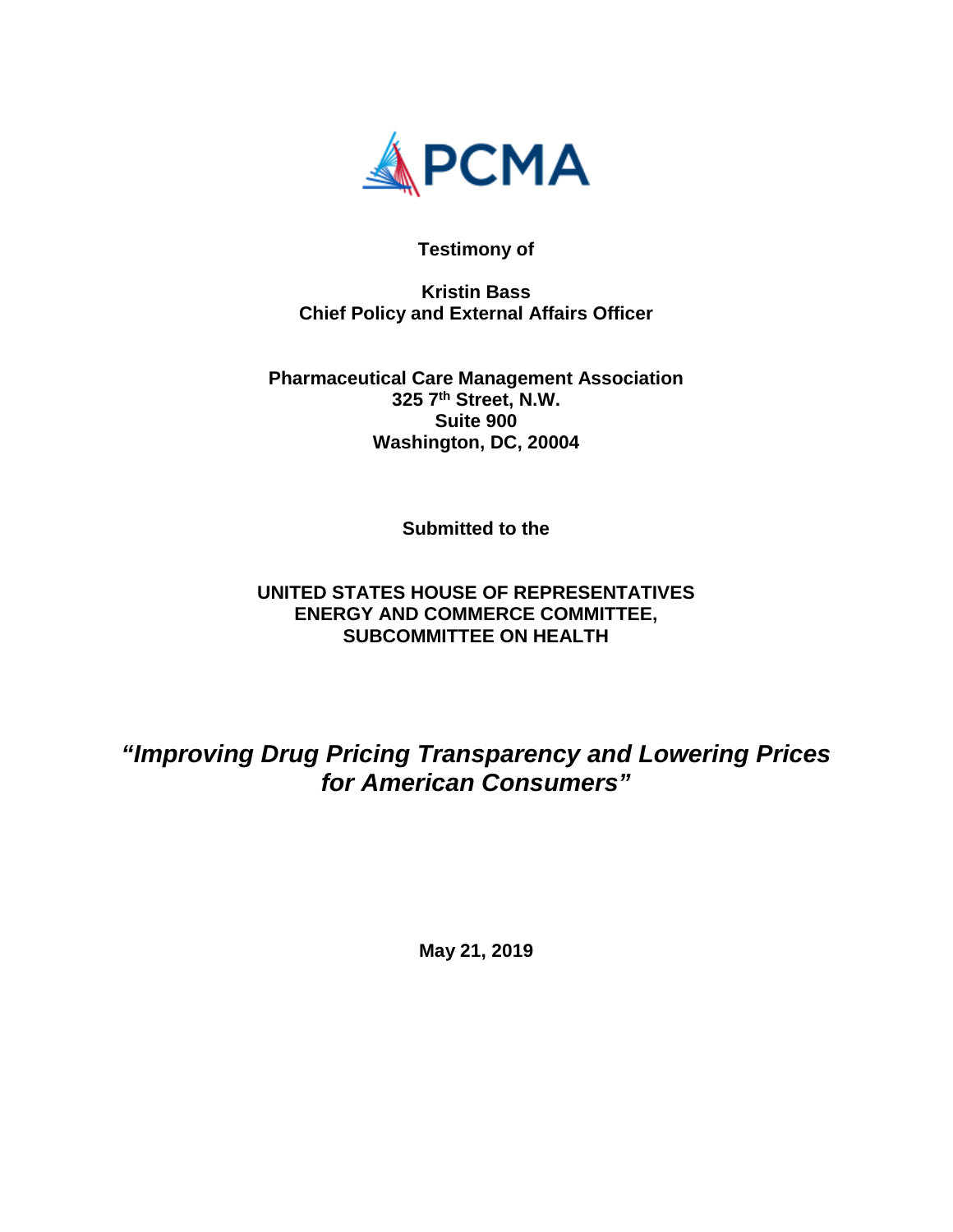# **Introduction**

Good Morning. I am Kristin Bass, the Chief Policy and External Affairs Officer for the Pharmaceutical Care Management Association (PCMA). PCMA is the national association representing America's pharmacy benefit managers (PBMs), which administer prescription drug plans for 270 million Americans with health coverage provided through employers, health insurers, labor unions, state and local governments, Medicare, Medicaid, and the Federal Employees Health Benefits Program.

PBMs are the primary advocate for consumers and health plans, working to keep prescription drugs accessible and affordable. PBMs negotiate on behalf of consumers and work to keep down premiums and costs for prescription drugs. Our companies use market-based tools that encourage competition among drug manufacturers and pharmacies and incentivize consumers to take the most cost-effective and clinically appropriate medication.

# **PBMs Are the Only Entity in the Drug Supply Chain Dedicated to Lowering Costs**

By leveraging competition among drug manufacturers, PBMs save patients and health plans an average of \$123 per prescription and will negotiate prescription drug costs down \$654 billion over the ten years end[i](#page-6-0)ng 2025.<sup>i</sup> PBMs reduce drug costs by:

- Offering clinical programs to drive medication adherence and health outcomes that address the nearly \$300 billion in annual cost associated with non-adherence.
- Promoting the use of generics and more affordable brand medications.
- Negotiating price concessions from drug manufacturers and pharmacies.
- Providing home delivery of prescription drugs and promoting high-quality, affordable pharmacy networks.
- Reducing fraud, waste, and abuse.

PBMs operate in an extremely competitive marketplace and work hard to satisfy the market demand of both current and potential clients.<sup>[ii](#page-6-1)</sup> Research by the Pharmacy Benefit Management Institute shows that there are 66 full-service PBMs and 80 organizations offering PBM services operating today in the  $U.S.<sup>iii</sup>$  $U.S.<sup>iii</sup>$  $U.S.<sup>iii</sup>$  The presence of so many industry participants engender tremendous competition to drive costs down.

We welcome the opportunity to provide our thoughts to the Committee about how to provide transparency in pharmaceutical pricing for American consumers. It is important to understand that manufacturers alone set the price of prescription drugs. The key to lowering drug prices is a competitive marketplace. This Committee has already taken great steps toward addressing the challenge of lack of competition. The BLOCKING Act, Purple Book Continuity Act, Orange Book Transparency Act, Protecting Consumer Access to Generic Drugs Act, and CREATES Act are all important steps toward ending market abuses to block competition as well as to promote a transparent and competitive pharmaceutical marketplace. But we agree with the Committee that still more can be done and the appropriate level of transparency across the full supply chain is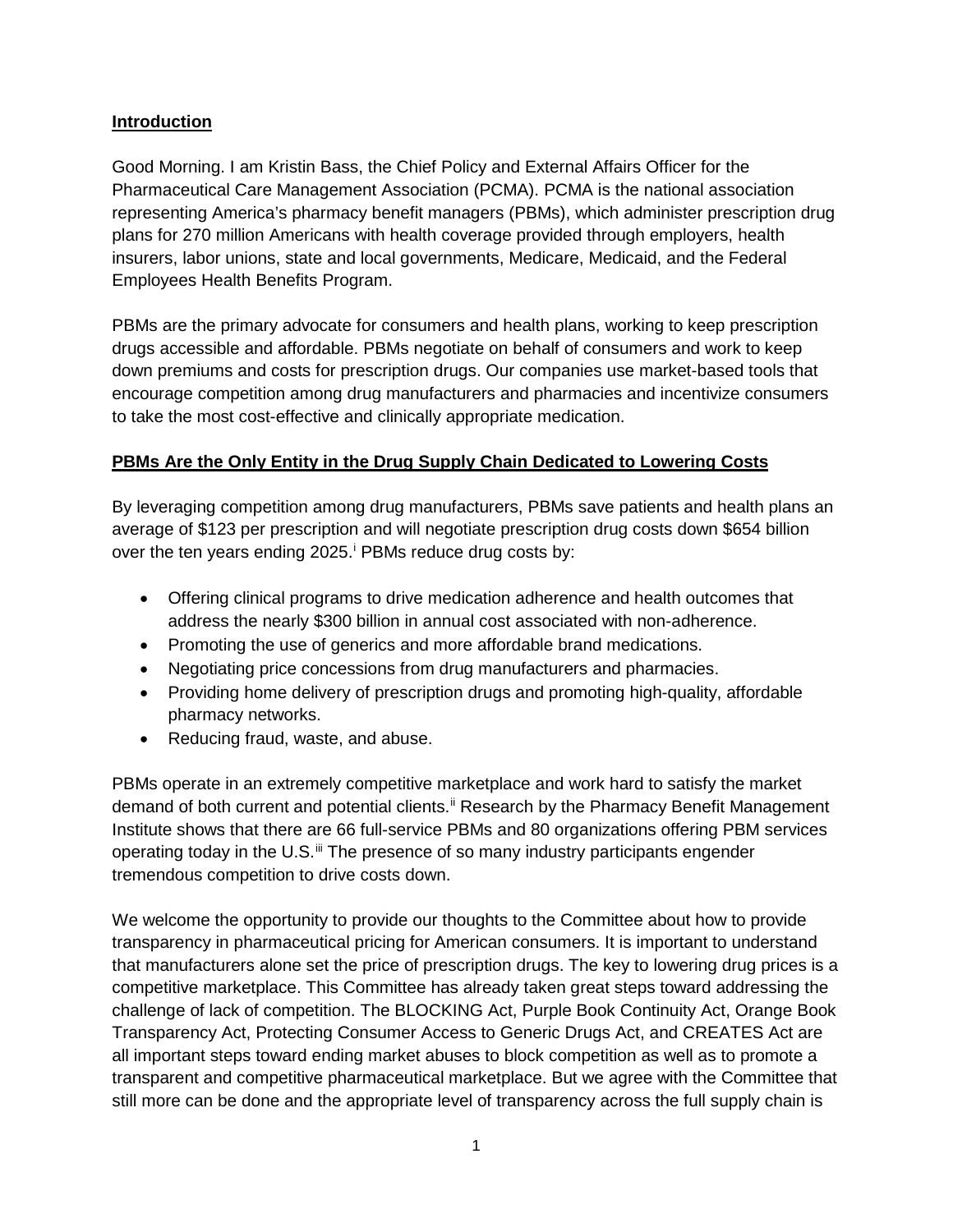important.

#### **PBMs' Role in the Drug Delivery System**

Through negotiated savings and benefit administration services, PBMs play a crucial role in lowering prescription drug costs for health plan sponsors and government programs – hereafter referred to as clients or payers – and plan enrollees. There are no requirements that plan sponsors utilize a PBM. PBM clients choose to contract for these services because of the value they provide both to the plan and to the patients that the plan serves.

Plan sponsor clients themselves decide how actively they want their PBM to manage the pharmacy benefits they provide to the patients in their enrollee populations. For example, they select formulary coverage, copayment tiers, utilization management, and pharmacy channel options. In addition, PBMs use a variety of tools for their clients, such as drug utilization review and medication management. These tools are crucial to encourage the best clinical outcomes for the patients PBMs serve.

In retaining PBM services, PBM clients' contracts typically include thorough audit rights and may include other terms, such as protections against drug manufacturer price inflation, and price concessions at the point of sale.

PBMs may be a business-to-business enterprise, providing services to plan sponsors. But the core of their mission is to serve patients through lower costs, affordable access to medications, and administrative services that provide a seamless experience at the pharmacy counter.

# **PBMs Drive Savings by Creating Market Competition among Brand Manufacturers**

The first link in the drug supply chain is the drug manufacturer, which alone sets the price for the drug. The manufacturer sells the drug to a wholesaler, who then sells the drug to a pharmacy. PBMs are not involved in the physical supply chain. Rather, PBMs drive competition among drug manufacturers. For generics, which are commodities, PBMs in their pharmacy contracts negotiate payment terms that give pharmacies the incentive to purchase their generic drugs at the lowest price possible. For brand drugs, PBMs negotiate price concessions with brand manufacturers directly, typically in the form of retrospective rebates, an artifact of a class action settlement between pharmacies and manufacturers several decades ago.

Pharmacy benefit management is a scale business. The PBMs competing in the marketplace have leverage with manufacturers because they are negotiating on behalf of significant total patient populations.<sup>[iv](#page-6-3)</sup> The price concession a manufacturer may be willing to offer is generally based on the market share a PBM can demonstrate it will move to a drug.

These negotiations can only take place where there are competing, clinically equivalent drug therapies offered by different manufacturers. Where competition exists, PBMs can use their leverage to encourage the use of the lowest net cost option. According to the HHS Inspector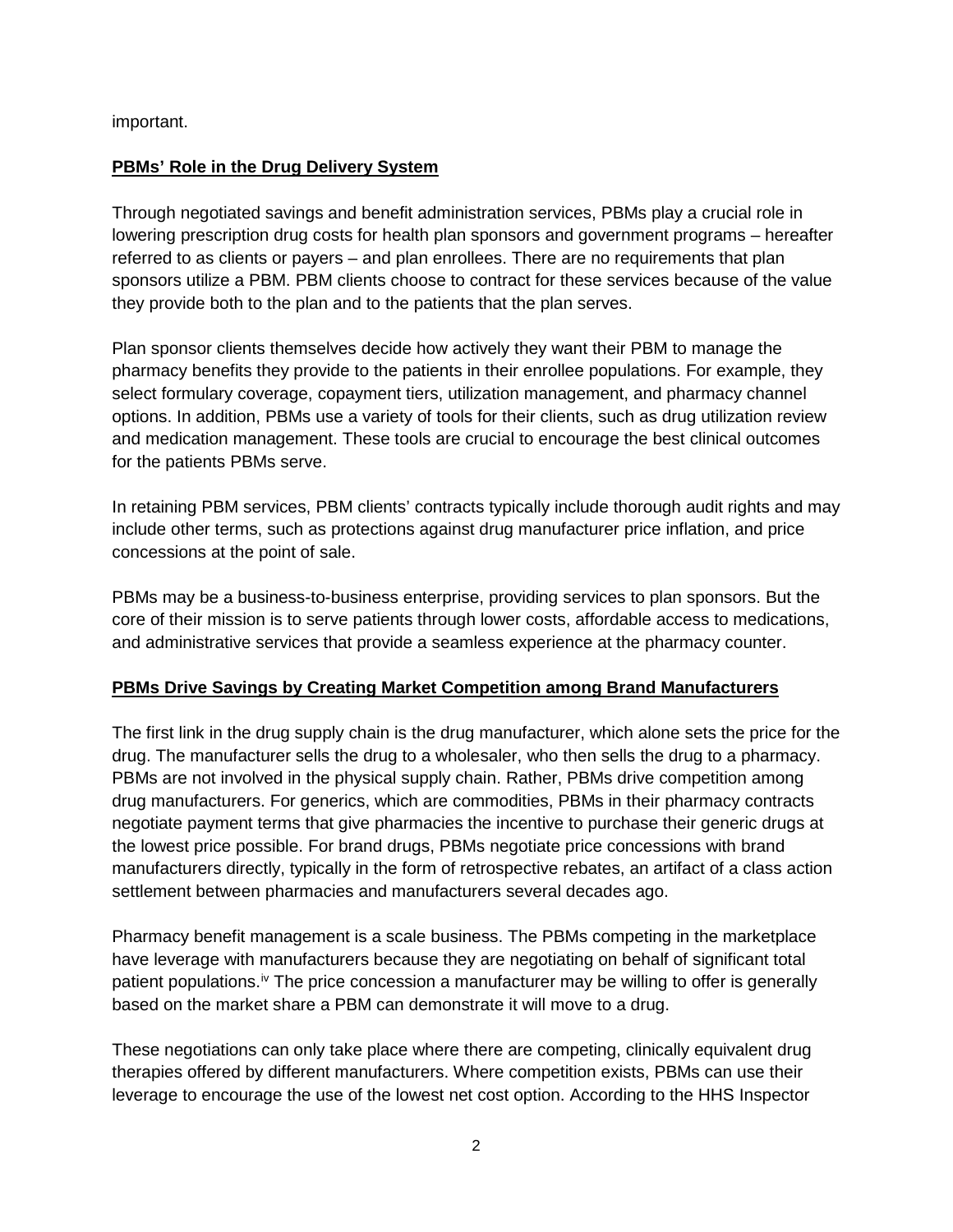General, roughly 61 percent of brand drugs in Medicare Part D have a PBM rebate associated with them<sup> $v$ </sup> – 39 percent do not. This underscores the need for more competition among manufacturers.

Negotiated price concessions are not correlated with price increases. A recent study found no correlation between the prices that drug manufacturers set on individual drugs and the rebates that they may negotiate with PBMs on those products.  $\dot{v}$  At the same time, separate research by Credit Suisse shows that the size of drug rebates is positively correlated with the extent to which a given brand drug faces competition in the market.<sup>[vii](#page-6-6)</sup> Thus, evidence shows that PBMs use price concessions to harness competition in the market to bring down costs for patients and clients.

Plan sponsors determine how PBM-negotiated price concessions are utilized. Payers can choose to apply the savings to offset overall benefits costs, to reduce premiums for plan enrollees, or to reduce out-of-pocket costs. For plan sponsors who receive rebates as a part of their contractual arrangement with PBMs, 100 percent rebate pass-through is the most common rebate arrangement.[viii](#page-6-7) In Medicare Part D, price concessions have been used to lower premiums, keeping them stable over the last decade of the Part D program.

For 2019, CMS announced that Part D's base beneficiary premium was \$33.19, a 5 percent drop from \$35.02 in 2018,<sup>[ix](#page-6-8)</sup> and the average Part D base premium has been between \$30 and \$32 since 2010.<sup>[x](#page-6-9)</sup>

# **PBMs Use Formularies to Encourage Patients to Use High-Value Drugs**

In addition to negotiated price concessions from manufacturers, PBMs recommend drug formularies to encourage patients to take the most cost-effective, clinically appropriate drug for their disease or condition. Typically, drugs are placed on tiers with cost-sharing assigned according to the drug's value. The primary purpose of the formulary is to encourage patients and prescribers to choose the lowest cost, clinically effective drug.

In developing formularies, PBMs rely on independent Pharmacy and Therapeutics (P&T) committees comprising physicians, pharmacists, and other clinicians. P&T committees evaluate all available evidence in clinical and medical literature to recommend which drugs must be covered and which drugs may have therapeutically substitutable alternatives. This vital first step in developing a formulary ensures that the first question asked is whether patients will have access to the clinically necessary therapy for their condition.

With respect to brand drugs, where the P&T committee has identified at least two therapeutically equivalent drugs, PBMs can use competition among manufacturers – who prefer that their drugs be offered to patients with lower cost sharing – to reduce the net cost of the drug. The more favorable a drug's placement on the formulary, the more market share a drug will realize, and the greater a concession the drug's manufacturer may agree to. PBMs use the prospect of moving market share to a given drug and the threat of excluding drugs from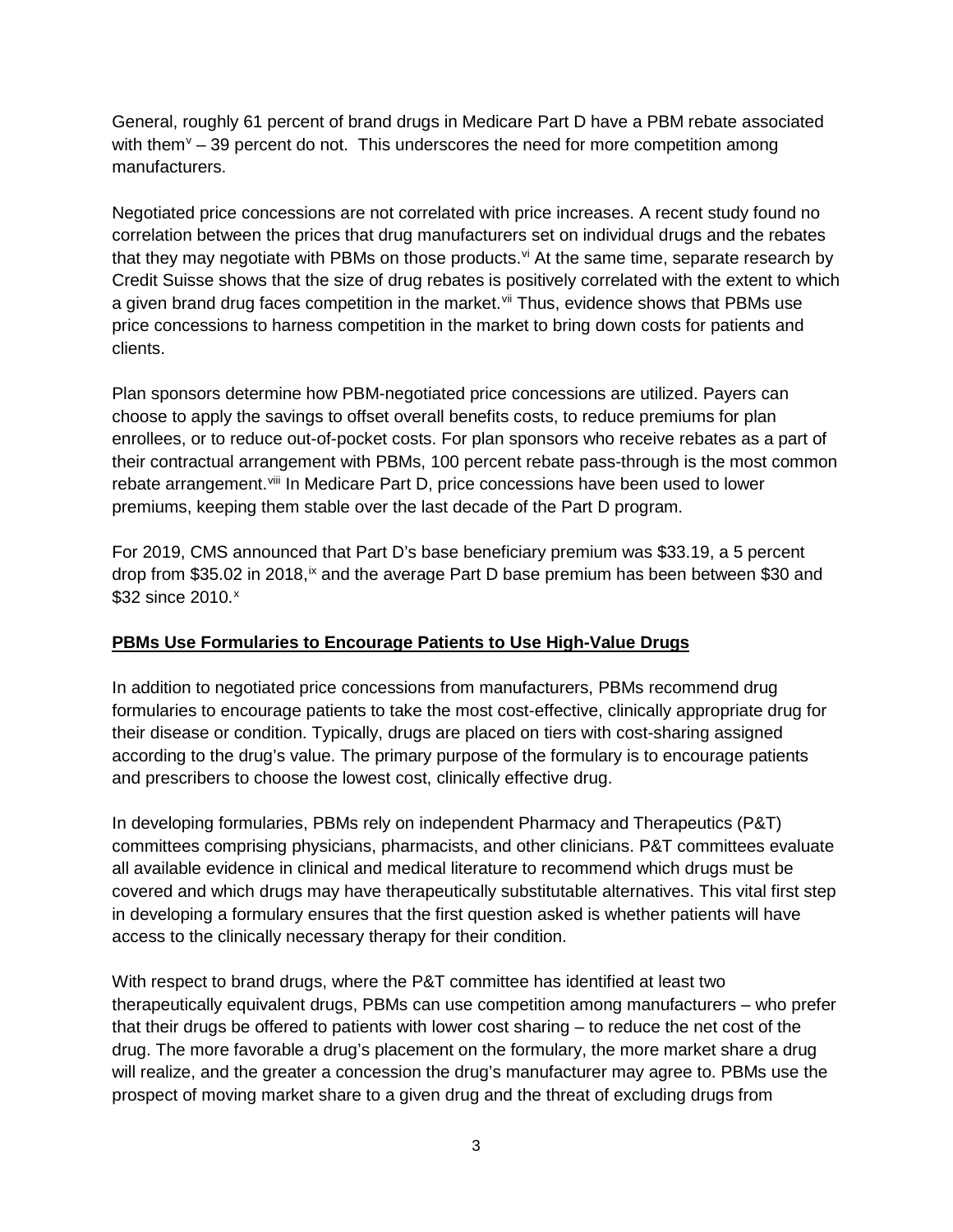formularies to simultaneously drive competition among the manufacturers and offer a valuebased prescription drug formulary to the clients they serve.

#### **PBM Negotiations with Pharmacies Reduce Costs for Consumers and Payers**

PBMs also use value-based contracting to build networks of high-performing pharmacies. Based on negotiated, agreed-upon performance metrics, PBMs hold pharmacies accountable for performance on certain activities such as generic dispensing, cost-effective dispensing, improving medication adherence, and reducing inappropriate drug use. In turn, pharmacies performing well on such metrics earn bonus payments and preferred status. The ability of health plans and PBMs to construct networks that include some, but not all, providers, including pharmacies has long been used to increase quality of care and lower costs for patients.

PBM pharmacy networks include independent pharmacies, the vast majority of whom hire pharmacy services administrative organizations (PSAOs) to negotiate and contract with PBMs and other third-party payers on their behalf. A typical PSAO represents thousands of pharmacies. The eight largest PSAOs represent more than 24,000 pharmacies.<sup>[xi](#page-6-10)</sup> PSAOs provide access to pooled purchasing power, negotiating leverage, and contracting strategies similar to those of large, multi-location chain pharmacies.

As this Committee considers a comprehensive look at pharmaceutical intermediaries, the relationship of PSAOs and wholesalers is equally important to consider.

# **Transparency**

The PBM industry supports transparency that can help lower costs and improve quality of care. PBMs support transparency to empower patients and their physicians. Our industry provides real-time benefits tools (RTBT) so physicians and patients know, immediately in the doctor's office, what drugs are on formulary and what the patient's cost-sharing will be. Prescribers and patients can work together to choose the drug that works best for the patient.

PBMs support transparency to their clients, so that both sides have a clear understanding of their contract terms, including how the PBM is paid for its services, the amounts of negotiated rebates and the portion the client chooses to have the PBM pass along.

And PBMs support transparency to policymakers. PBMs already report on all price concessions, costs and fees in Medicare to CMS, and support legislation that would provide that data to congressional advisors at MedPAC and MACPAC.

In addition, PBMs support additional transparency for others in the supply chain – manufacturers, wholesalers, and the PSAOs, to enable policymakers, payers, and consumers to understand costs throughout the supply chain.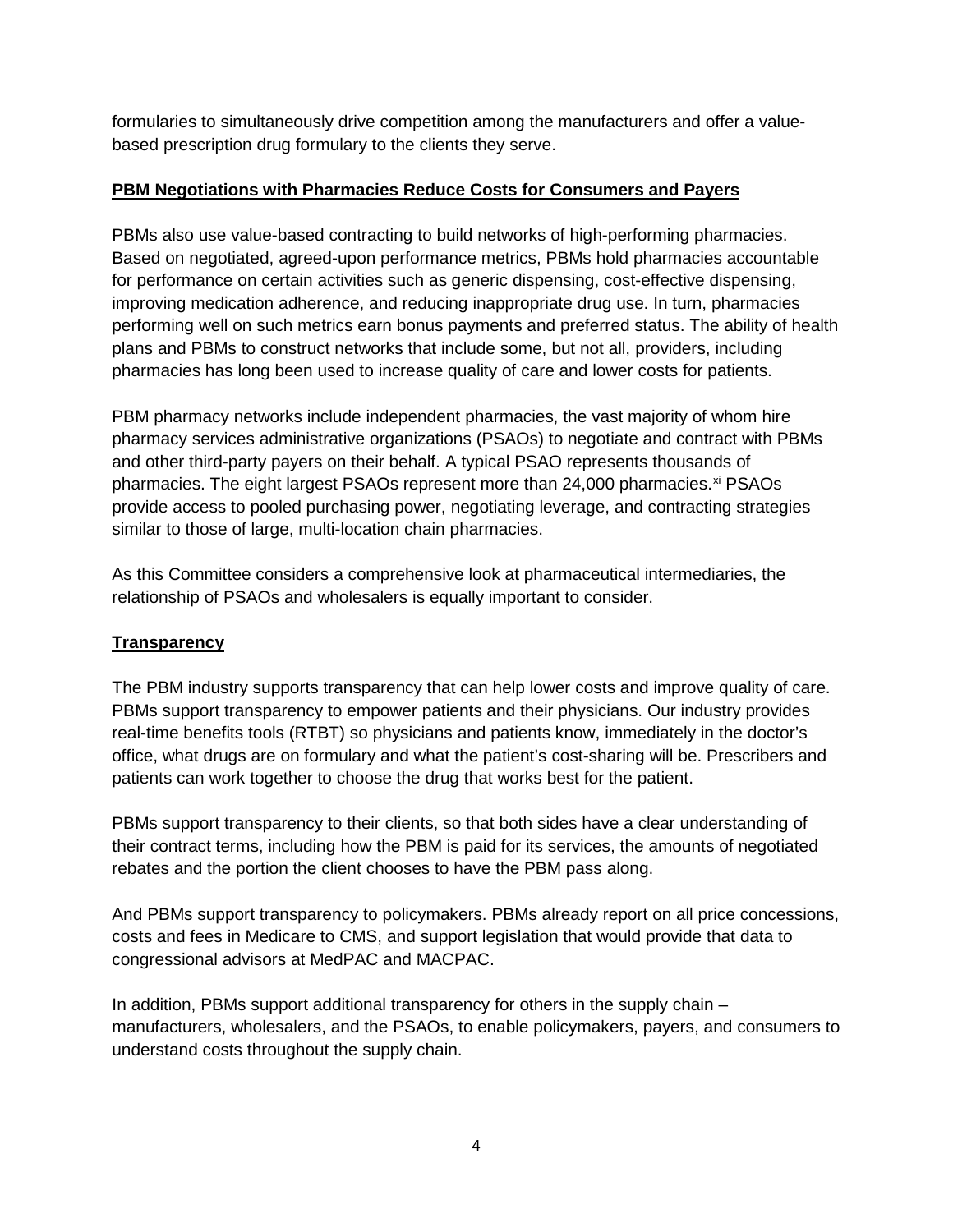#### **Comments on Specific Bills and Concepts**

**H.R. 2115: Public Disclosure of Drug Discounts Act:** As the Committee considers public reporting of aggregate PBM rebates, which we generally support, we urge you to make sure manufacturers cannot use public reports to calculate competitors' discounts and thus avoid competition, a risk that has been validated by the Federal Trade Commission (FTC). The FTC has said that if rebates or price concessions are known among business competitors, the competitors will engage in tacit collusion to keep net prices higher and thus not offer as deep price concessions as they otherwise might have.<sup>[xii](#page-6-11)</sup>

Public reporting of rebates by drug or even by drug class, in classes with fewer than three drugs, would allow manufacturers to figure out the rebates offered by other manufacturers and result in tacit collusion behavior. In addition, all rebates, discounts, and remuneration are reported to the Centers for Medicare & Medicaid Services (CMS) in Part D, which keeps all but the aggregate percentage of rebates across the program confidential.

**H.R. 2376: Prescription Pricing for the People Act:** PBMs welcome FTC scrutiny of the industry. The FTC has studied the PBM industry extensively and consistently found that PBMs indeed lower costs in the drug supply chain and that the industry is competitive. We encourage the Committee to add others in the supply chain to this bill, so the FTC can examine not only the PBM industry, but also manufacturers, wholesalers, and PSAOs.

**H.R. 2064: (Re: Product Samples):** PCMA supports the Sunshine Act and agrees that reporting of aggregate product sample value is a commonsense way to build on drug manufacturer sunshine requirements.

In addition, increased manufacturer reporting can help bring sunshine into their pricing practices, as well as their marketing practices, as addressed in **H.R. 2069, H.R. 2296, and H.R. 2087.**

**LIS Cost-Sharing:** PCMA supports reducing Medicare Low Income Subsidy beneficiary costsharing for generic drugs.

# **Conclusion**

Thank you for the invitation to appear before the Committee today. In the search for solutions to address high drug costs, the Committee and Congress would be best served in pursuing policies that foster and encourage competition to keep prescription drug costs and pharmacy benefits more affordable for employers, enrollees, taxpayers, and government programs. Transparency in the drug supply chain can be a valuable tool to enhance such competition, but not if it allows tacit collusion, which leads to higher prices.

PCMA member companies welcome continuing discussion among all stakeholders to create a robust, sustainable market that will continue to deliver needed cures and treatments for patients